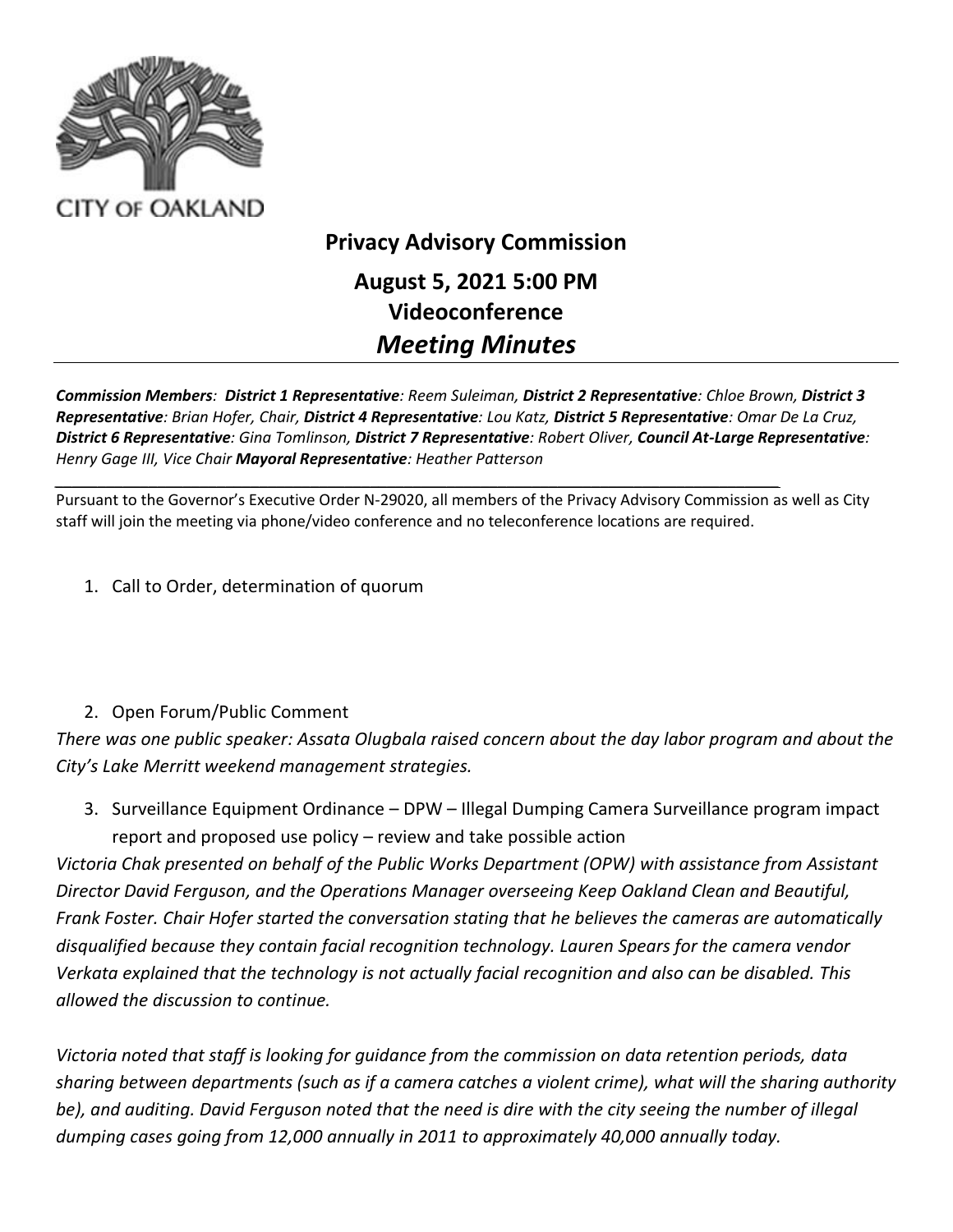*Member Katz noted he liked that the City would own the data and the two-factor authentication built in. His concern is efficacy—will the cameras impact the problem.* 

*Member Brown stated the Use policy is a good start but asked for more information on the following: The need to use this technology, the location and number of cameras, the fiscal cost, information on results such as the number of people caught/fined, and more details on mitigating the negative impact of mass surveillance.* 

*Member Gage asked questions about what did not work in years past and the original vendor rep, Anthony Bastian, explained that there were connectivity and power issues in the field with the old cameras. Also, the internal management of the system was challenging as there were no dedicated staff to investigate and follow-up when the program was in the City Administrator's Office—the staff member had many other responsibilities. Now that it is in OPW, there are Environmental Enforcement Officers whose only job is to address illegal dumping.*

*As Members were asking additional questions staff provided a live view of a prototype that was installed at the location of a former old system. This immediately drew concern from the commission and staff because the ordinance does not allow for replacement technology of an existing use without a new Use Policy in place.* (Note: OPW staff had the vendor remove that system the following day). *Commission agreed to create an ad hoc group to meet with staff and the vendor and return to a later meeting.*

*There were three public speakers on this item:*

*Mary Forte spoke in favor of this technology due to the extreme amount of dumping in East Oakland but also indicated her opposition to facial recognition technology.*

*Oscar Yassin who questioned the prototype being placed and asked if this was a violation of the ordinance. Assata Olugbala who stated that illegal dumping is a public health epidemic in East Oakland, urging the City to do something to address it.*

- 4. Surveillance Equipment Ordinance OPD presentation of Annual Reports review and take possible action:
	- a. Automated License Plate Reader 2019
	- b. Automated License Plate Reader 2020

*Captain Figueroa introduced Carlo Beckman who has been hired from the tech sector by OPD to assist with policy development including repairing the system to allow for proper auditing. However, before getting into detail, Chair Hofer stated that the reports are still missing a lot of data and that there is 2019 data in the 2020 report. He also noted that the request for a waiver of collecting data on race cannot be in a report but needs to come as a separate item. He also noted that there can be no non-disclosure agreements with the vendor as per the ordinance. Member Oliver stated agreement with Chair Hofer's assessment.*